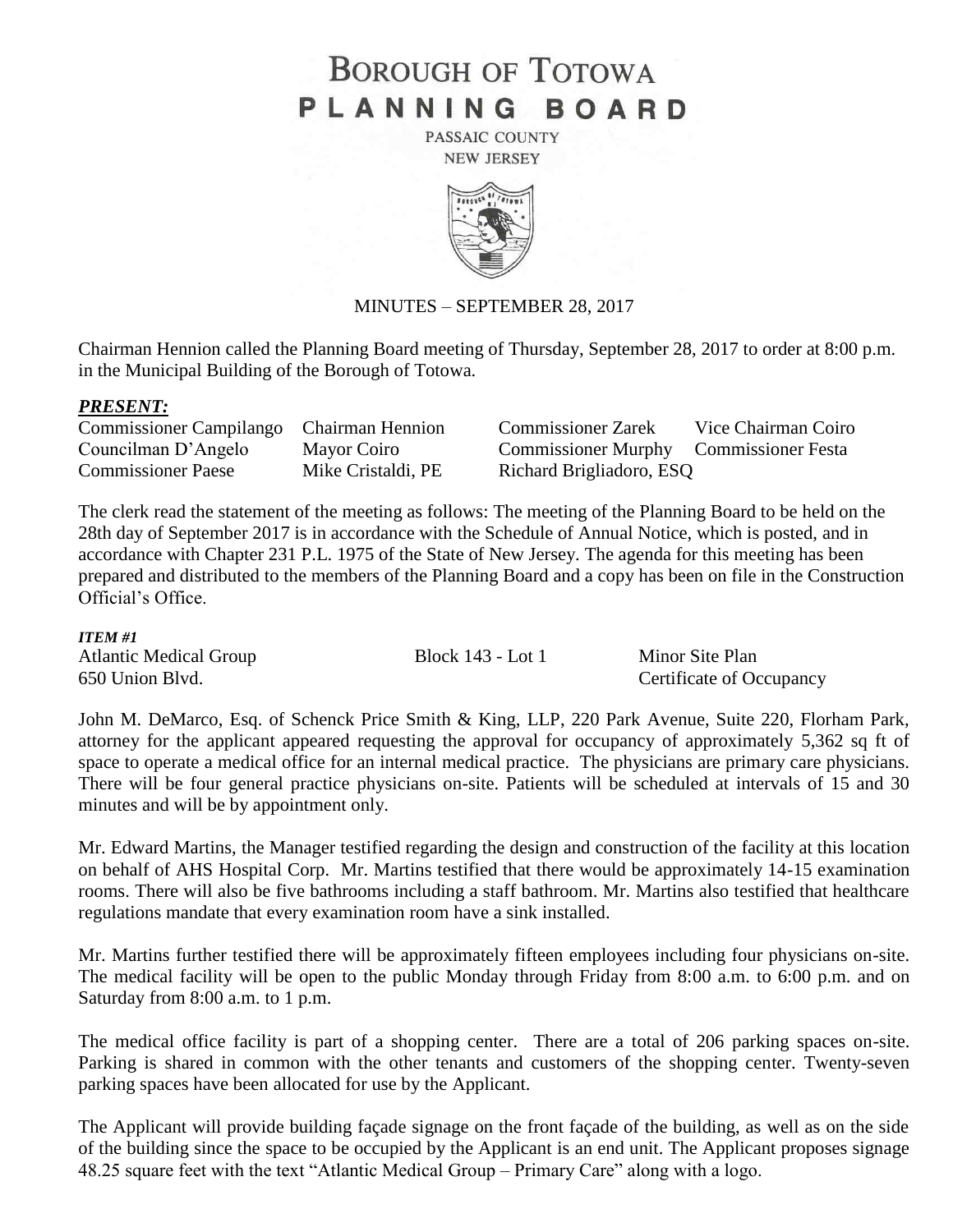# PLANNING BOARD MEETING SEPTEMBER 28, 2017 MINUTES CONTINUED PAGE 2

The proposed building façade signage for both the front and side of the unit is identical. The Applicant also represented will not have signage on the existing freestanding sign.

A motion was offered by Commissioner Campilango and seconded by Commissioner Murphy to approve the minor site plan as presented. This approval is subject to and contingent upon the following conditions and will be memorialized in a Resolution at a future date:

- 1. The construction of internal partitions, exits, entrances and fire safety devices are subject to and require the approval of the fire sub-code official, the fire inspector and the building inspector.
- 2. The applicant will supply the Chief of Police with an emergency contact list and will also obtain the approval of the Police Chief in regards to all alarms and security devices.
- 3. There will be no outside storage of equipment or materials.
- 4. The Applicant to install two new building facade signs with one sign being affixed to the front façade and one sign being affixed to the side of the building with each sign not to exceed 48.25 square feet in accordance with Sign Plans
- 5. The granting of this application is subject to and conditioned upon all other applicable rules, regulations, ordinances, and statutes of the Borough of Totowa, County of Passaic, State of New Jersey or any other agency having jurisdiction hereunder.

Nine agreed to a roll call vote… 9-0

| <b>ITEM #2</b>                       |                       |                          |
|--------------------------------------|-----------------------|--------------------------|
| <b>Totowa Development Group, LLC</b> | Block 170.02 - Lot 12 | Prelim & Final Site Plan |
| 10 Taft Road                         |                       | Addition                 |

Mr. Stephen Geller, attorney for the applicant appeared requesting the approval for request for preliminary and final site plan approval. The Applicant seeks approval for the construction of a one-story approximately 1,000 square foot addition, to the northwesterly side of the existing building on the property to house a process boiler and similar equipment. The Applicant is the owner of the property. The property is leased to Centrome, Inc. d/b/a Advanced Biotech, Inc., which operated a business which involves the purchase, sale, manufacture and warehousing of flavor products utilized primarily in the food industry.

Joseph M. Sterba, Architect, testified that the building addition is approximately 25 feet by 40 feet in size. The exterior of the addition will consist of a stucco construction material and will match the color of the existing building. Mr. Sterba stated that the existing building is approximately 80,000 square feet in size. The proposed process boiler room will contain machinery, steam and conditioned water. The machinery includes a chiller and a compressor. Mr. Sterba represented that these pieces of equipment are noisy and that is the reason why the Applicant is building a separate room to contain the equipment. Mr. Sterba stated that the building is approximately 21 feet high and the proposed addition would only be 18½ feet high. Mr. Sterba introduced into evidence Exhibit A-1 which is a photograph depicting the area of the building where the addition will be located. Mr. Sterba testified that odor mitigation systems are already in place within the building. He also represented that the Applicant will be cutting a door from the production area to gain access to the boiler room.

The Planning Board Engineer requested that the Applicant provide some stormwater management measures as a result of the building addition, and recommended that the Applicant provide a seepage pit which will handle a 25-year storm event. The Applicant stipulated that it would provide a seepage pit to meet the requirements of the Board Engineer and that the Applicant will submit plans to the Board Engineer regarding satisfaction of the proposed stormwater management measures as requested by the Board Engineer.

A motion was offered by Commissioner Campilango and seconded by Commissioner Festa to open the public portion of the meeting.

## NO PUBLIC TO BE HEARD